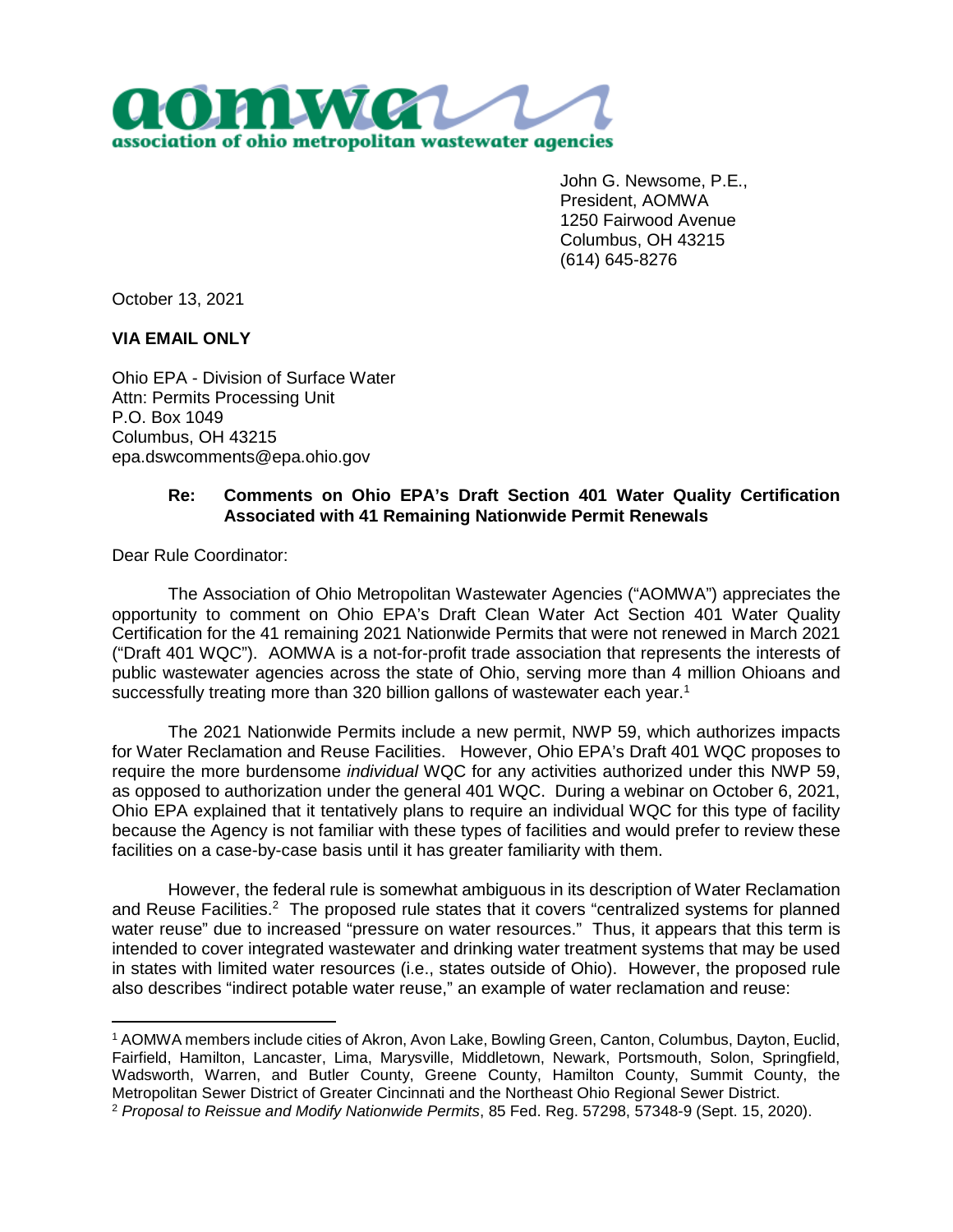For indirect potable water reuse, water is treated with an environmental buffer and used for drinking water. For example, stormwater or wastewater is first directed to a municipal wastewater treatment plant for treatment. Once treated, it is then directed to an environmental buffer, such as a lake, river, or a groundwater aquifer that is used as a source drinking water. The water is then treated at a drinking water treatment plant and directed into the drinking water distribution system.

Fed. Reg. at 57348-9. This description of water reuse covers not only closely connected wastewater and drinking water systems, but also the more traditional process of wastewater discharges to a river that itself could be a drinking water source. As a result, AOMWA is concerned that this term "Water Reclamation and Reuse Facilities" could be interpreted to cover traditional wastewater, stormwater, and drinking water treatment facilities. In turn, Ohio EPA's requirement that these facilities obtain an individual WQC could cause confusion as to whether traditional wastewater and drinking water treatment facilities are eligible for coverage under the Ohio WQC associated with the Nationwide Permits. Ohio EPA is extremely knowledgeable about these traditional wastewater and drinking water treatment facilities, and therefore should not require an individual water quality certification on this basis.

Ohio EPA's proposed approach to require an individual WQC for NWP 59 would lead to confusion and would also be inconsistent with Ohio EPA's treatment of other NWP activities. Under the Draft 401 WQC for NWP 7, which provides authorization for the construction of certain Outfall Structures and Associated Intake Structures, Ohio EPA authorizes construction of elements of wastewater treatment systems. Yet if these same elements of a wastewater treatment system are also deemed part of a larger "indirect potable water reuse" system, then they could be authorized under one section of the WQC, while they are prohibited under another section unless an individual permit is obtained. Ohio EPA should not treat these wastewater facilities differently merely based on the interpretation that they also qualify as part of a larger "indirect potable water reuse" system.

AOMWA therefore requests that Ohio EPA either (1) incorporate terms for NWP 59 that are comparable to those terms that apply to NWP 7; or (2) clarify in the final WQC that an individual WQC is required for NWP 59 only for those water reclamation and reuse structures that are closely connected, and not those wastewater facilities that discharge to an environmental buffer, such as a lake, river, or a groundwater aquifer that is used as a source drinking water.